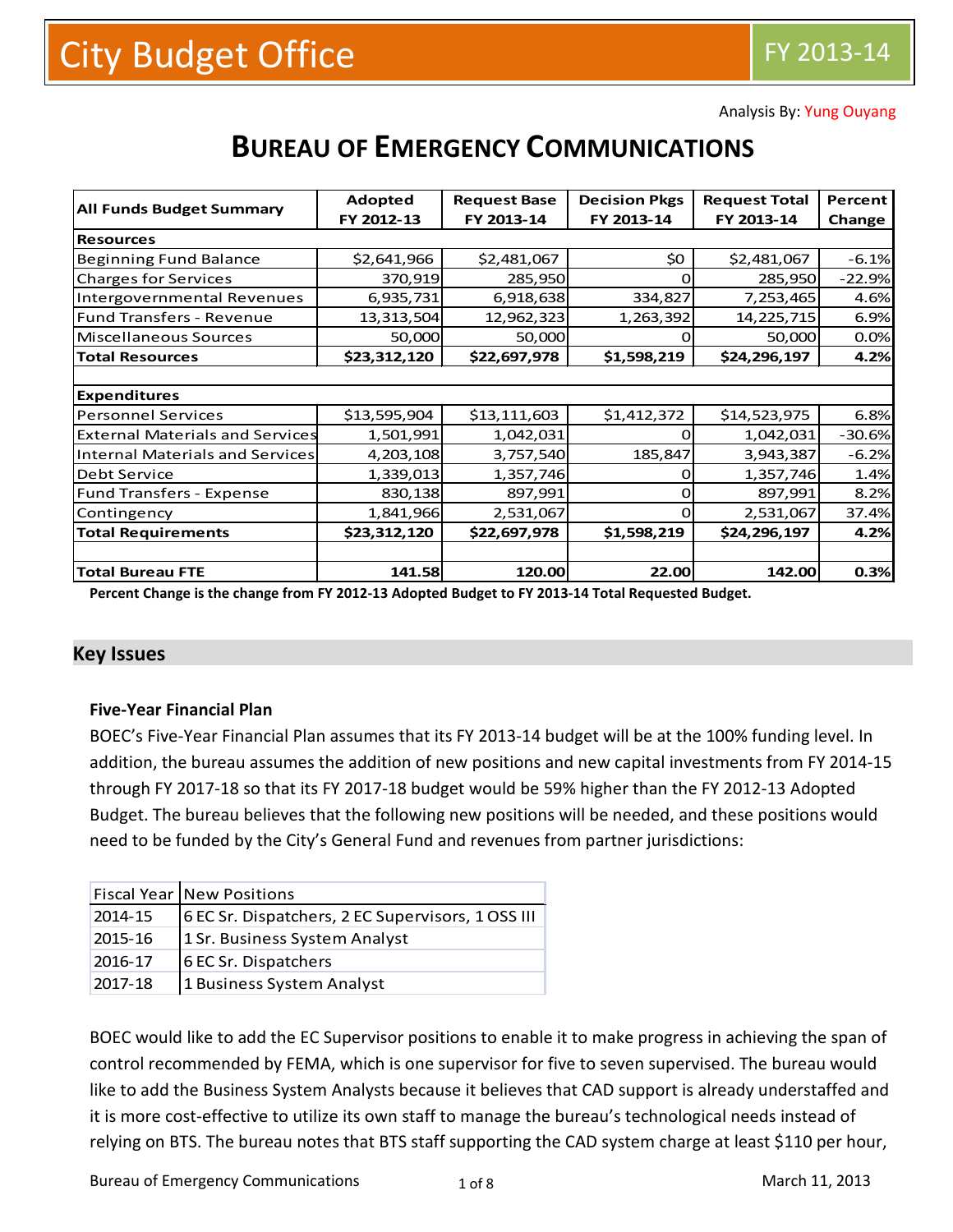while the cost of BOEC support staff runs from \$60 to \$75 per hour. Finally, BOEC believes that the additional dispatchers are needed to handle larger call volumes as the population of the county continues to grow. The CBO notes that the bureau's assumptions do not take into consideration the development of a county-wide 3-1-1 program that, if implemented, would reduce the amount of calls that the bureau would need to respond to. A consultant has recently been selected to begin a study of the development of such a program.

The new capital investments that the bureau would like funding for are as follows: 1) Technology enabling communication to the 9-1-1 center using Voice over Internet Protocol, text messaging, and video/photo transmissions, what is known as "NextGen 9-1-1," will be funded by the State of Oregon; 2) BOEC would like to pursue the construction of at least two alternate sites to locate the back-up trailer; 3) Although requiring new funding, technology enabling computerized emergency medical dispatch triaging, which the bureau states is recommended by the staffing study conducted by Tri-Data for Portland Fire & Rescue (PF&R), may save the City money if Council is able to actually reduce resources to PF&R no longer needed because of the implementation of the new technology. The CBO notes that Tri-Data's recommendations do not explicitly identify what technology improvements are needed, although it does recommend staffing and protocol changes and more training.

#### **Budget Advisory Committee**

In its Requested Budget, BOEC notes that a BAC meeting was held prior to the submission of the Budget and that information from the BAC is expected to be shared during the bureau's budget work session with Council. During the first work session, the BAC presented a letter, and a member of the BAC testified in front of Council. However, BOEC did not inform CBO of the date of the BAC meeting, and the information was not posted online with other BAC notifications. Thus, CBO has no first-hand knowledge of the adequacy of BOEC's BAC process.

#### **Performance, Staffing Levels, and Overtime**

The table below compares bureau staffing, performance, and overtime over the last three completed years with what is in the Requested Budget. In FY 2011-12, BOEC had a large number of vacant positions due to a self-imposed hiring freeze resulting from having to train existing staff on the new CAD system. As a result, there was a deterioration in some of the performance measures and an increase in overtime hours and costs. In regards to answering calls and dispatching for medical incidents, the bureau's performance showed no significant changes from the prior years when staffing was at higher levels. However, the dispatching for police and fire related emergencies suffered a noticeable deterioration. This deterioration in performance may also be due to staff having to become proficient in using the new CAD system. It should be noted that there are no industry standards for the performance measures employed by BOEC with the exception of percent of emergency 9-1-1 calls answered within 20 seconds, which should be at least 95%, according to the National Emergency Number Association.

BOEC's Requested Budget for FY 2013-14 at the 90% base level involves the loss of 22 dispatchers. As the data in the table indicates, the bureau believes that the time required to answer calls will increase greatly at the decreased staffing level, while dispatching for police and fire emergencies will not be markedly

Bureau of Emergency Communications  $\frac{2 \text{ of } 8}{2 \text{ of } 8}$  March 11, 2013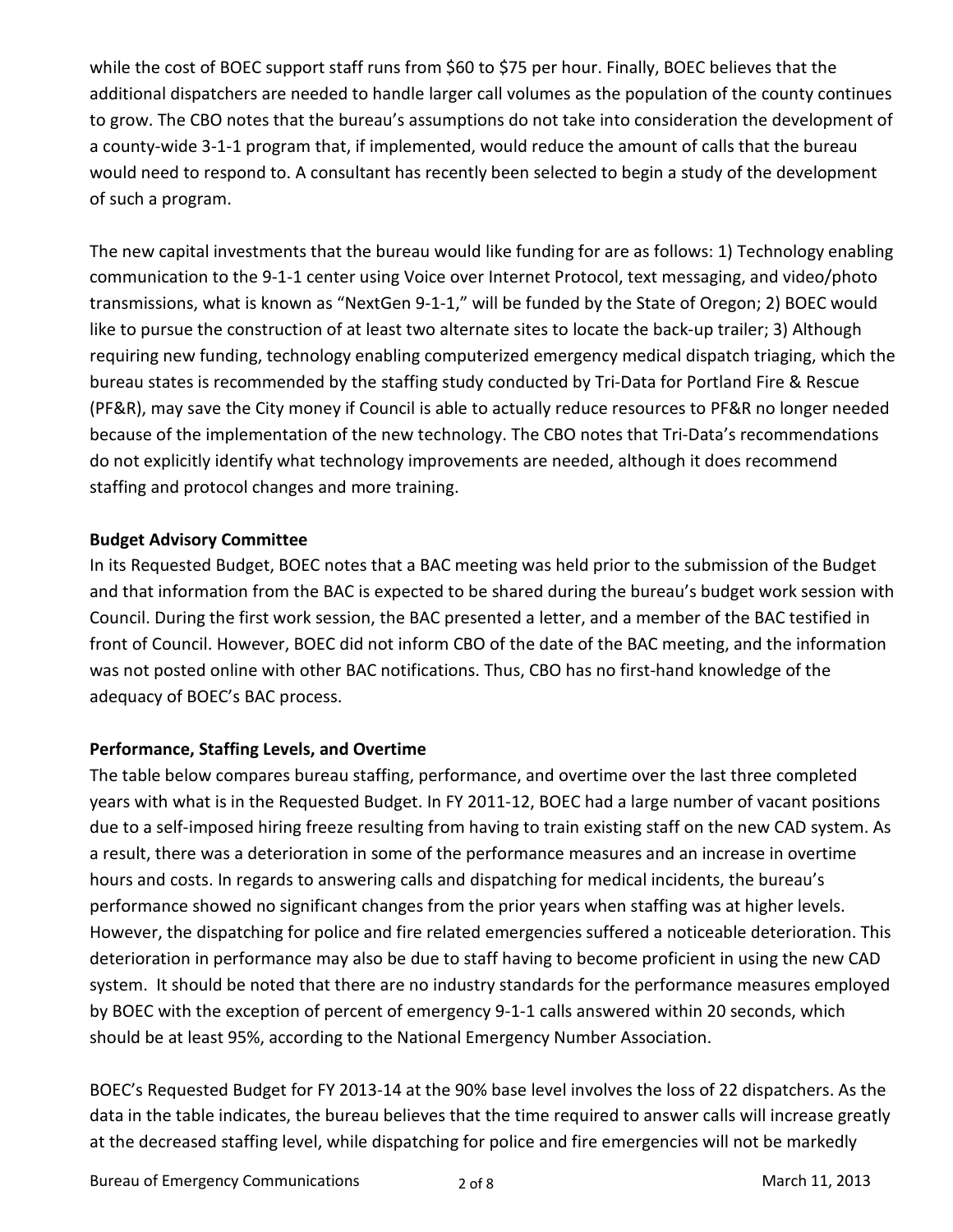affected compared to FY 2011-12 levels. However, if it is a viable option, the bureau has indicated that it would not staff vacancies or vacations/sick leave with overtime hours in this scenario because it believes that it would not have the resources to do so. The bureau has only budgeted \$75,000 for overtime pay in the FY 2013-14 Requested Budget. As discussed in CBO's analysis of the bureau's Requested Budget last year, BOEC staffs at most 22% of the hours resulting from position vacancies with overtime hours, so that even though overtime pay is 1.5 times the regular pay, the bureau still had personnel services savings resulting from the vacancies.

|                                            | FY 09-10  | FY 10-11  | FY 11-12  | FY 13-14  | FY 13-14    |
|--------------------------------------------|-----------|-----------|-----------|-----------|-------------|
|                                            | Average   | Average   | Average   | Requested | Requested   |
| <b>Positions</b>                           | Filled*   | Filled*   | $Filled*$ | No DP     | Total       |
| <b>EC Dispatcher Trainee</b>               | 5.5       | 4.5       | 2         | 0         | 6           |
| EC Dispatchers, Sr.                        | 102.5     | 102       | 90        | 88        | 102         |
| <b>EC Call Taker</b>                       | O         | 0         | 6         |           | 3           |
| <b>Total Call-takers &amp; Dispatchers</b> | 108       | 106.5     | 98        | 89        | 111         |
| Performance                                |           |           |           |           |             |
| % of Emergency 911 Calls Answered          |           |           |           |           |             |
| Within 20 Seconds                          | 99        | 98        | 97        | 75        | 97          |
| % of Police "Emergency Priority" Calls     |           |           |           |           |             |
| Dispatched within 120 Seconds              | 89        | 86        | 74        | 80        | 90          |
| % of Fire "Urgent Priority" calls          |           |           |           |           |             |
| dispatched within 60 seconds               | 72        | 72        | 63        | 65        | 75          |
| % of Medical "Priority Emergency, 1, or    |           |           |           |           |             |
| 2" calls dispatched within 90 seconds      | 77        | 75        | 74        | 70        | 80          |
| Average time to answer Emergency 911       |           |           |           |           |             |
| calls (seconds)                            | 2         | 2         | 3         | 20        | 10          |
| Overtime                                   |           |           |           |           |             |
| Costs                                      | \$524,406 | \$667,390 | \$750,057 | \$0       | \$538,100** |
| Hours                                      | 9,977     | 11,245    | 15,147    | 0         | 10,000      |

\*These figures are derived by averaging the two staffing snapshots of July  $1^{st}$  and January  $1^{st}$ .

\*\*Derived by multiplying the number of hours estimated by the bureau by the average overtime cost per overtime hour over the last three years.

BOEC notes its goal is to maintain 120 operations line staff, with 102 FTE being the minimum. The CBO has kept this figure in mind as it has made its recommendations on BOEC's add packages and was able to recommend that, out of the 22 dispatchers that the bureau is requesting, 13 should be added so that BOEC can attain its desired minimum. Staffing at this level is above what the bureau experienced in FY 2011-12 so that dispatching performance should improve in FY 2013-14 and overtime costs would also be driven down.

However, if the bureau has to take staff reductions, it would necessarily cut trainee positions. The bureau has indicated, though, that a significant number of employees will be eligible for retirement over the next five years. Because it takes at least 18 months to certify trainees for police dispatch, and at least three additional months for fire, it would take at least three years for the bureau to achieve needed staffing levels if trainee positions for FY 2013-14 are cut. BOEC's plan has been to hire trainees twice a year, once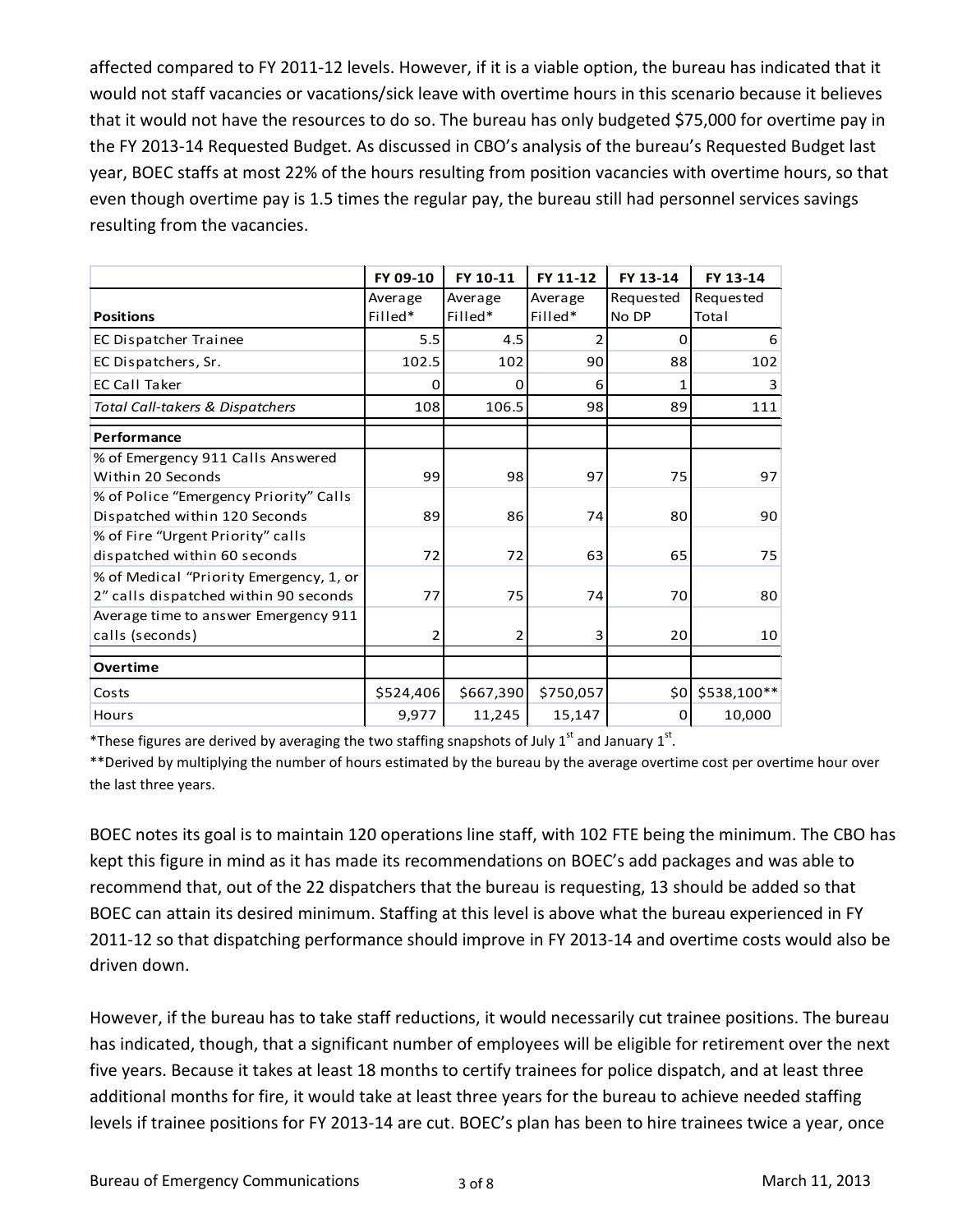in the spring and once in the fall, with a goal of nine trainees per academy to sustain adequate staffing levels.

Another consideration that should be kept in mind is that investments in better handling of emergency calls would theoretically lead to fewer resources needed for emergency response by the Police Bureau and Portland Fire & Rescue, as the Tri-Data study has indicated. The study states that "it is much more cost effective to save 30 seconds of response time through additional dispatch center staffing and technology than to build additional [Fire and EMS] stations and staff additional units."

### **Decision Package Analysis & Recommendations**

#### **Reinstate Staff for 4 Police Talk Groups 24 x 7, EC\_01, \$218,752, 4.00 FTE**

BOEC is requesting to maintain separate talk groups for each of the Portland Police Bureau's precincts as well as one for the East County partners. The bureau has stated that if funding is not provided for these four dispatcher positions, a single dispatcher would have to manage double the amount of officers and incidents during non-peak call hours.

The CBO is not recommending funding for these four dispatcher positions. BOEC currently staffs five police dispatchers 24/7. Although BTS has not provided data on the number of incidents handled by the talk groups for each day of the week, it did provide average data for each two-hour time slot for 2012 for each talk group. The data shows that the number of incidents during the non-peak hours of 3 AM to 9 AM is about half the number during the peak hours. CBO believes that BOEC may be able to operate without all four talk groups during non-peak hours. To the extent that the bureau believes that all four talk groups are an urgent need during non-peak hours, the bureau would be able to utilize the dispatcher FTEs recommended to be added back by CBO in EC\_03 to staff the talk groups.

*CBO Recommendation: \$0, 0.00 FTE*

#### **Reinstate Staff for 2 Fire Talk Groups 24 x 7, EC\_02, \$131,390, 2.00 FTE**

Similar to request EC\_01, the bureau is requesting to maintain two dispatcher positions to ensure having more than one dispatcher to manage fire/EMS responses during non-peak hours. Not funding the positions would mean that the single dispatcher would have to complete any task being worked on before moving on to the next during non-peak hours. Similar to its approach on the previous package, CBO has examined data on the number of incidents during peak versus non-peak hours. While the data does suggest that both dispatchers may not be needed during certain non-peak hours, it appears that the positions may be needed during other non-peak hours.

The CBO is therefore recommending funding for these two dispatcher positions so that the bureau can maintain a high level of fire/EMS dispatching at all times of the day.

*CBO Recommendation: \$131,390, 2.00 FTE*

Bureau of Emergency Communications  $\begin{array}{c} 4 \text{ of } 8 \\ 4 \text{ of } 8 \end{array}$  March 11, 2013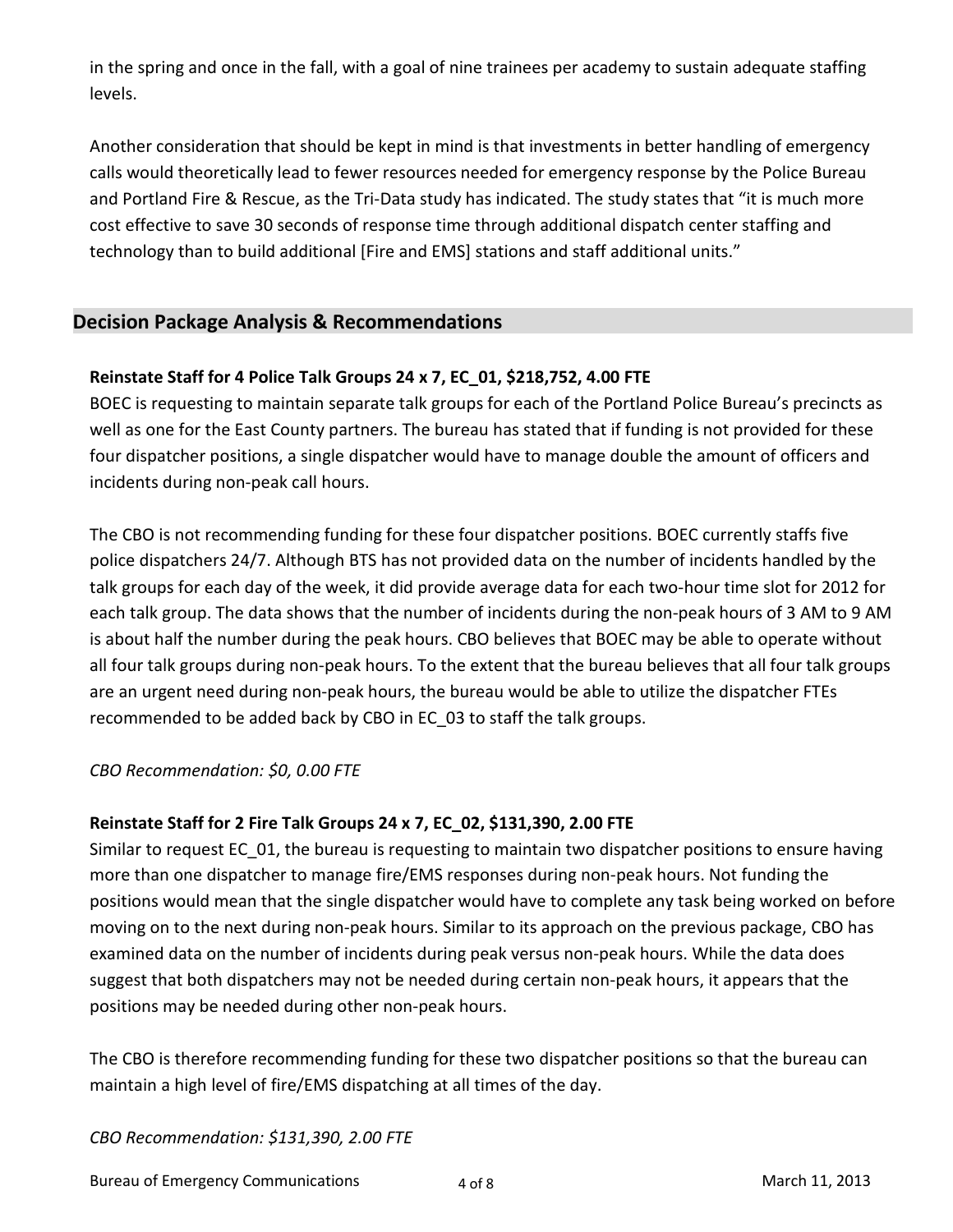#### **Reinstate 4 call-taker positions, EC\_03, \$262,780, 4.00 FTE**

The CBO is recommending this package to reinstate four call-taker positions so that the bureau can maintain its desired minimum of 102 FTEs for operations staff. Please refer to the discussion on staffing levels and performance in the Key Issues section above.

*CBO Recommendation: \$262,780, 4.00 FTE*

#### **Reinstate Fire Tactical Resource Operators (TRO) 1 and 2, EC\_04 and EC\_08, \$147,092, 2.00 FTE**

In EC 04 and EC 08, BOEC is requesting to maintain its two Fire Tactical Resources Operators (one in each package) and avoid reassigning them back to only call-taking duties. Both of the TROs act as call-takers until an incident of greater complexity occurs, requiring their support. If there is a third incident, BOEC would pull a fire-certified call-taker from answering phones to manage the event. The bureau has provided CBO with data showing that in 2012, a call-taker was called out of stand-by mode to act as the TRO 549 times. No data is available for prior years, and the number of hours spent on TRO duties is not tracked.

The CBO is recommending EC 04 to reinstate one of the TROs so that the bureau can have a dispatcher available to take over the management of large-scale fire events and document the events in order to minimize risk or potential litigation. It is not recommending the reinstatement of the second TRO requested in EC\_08, noting that the bureau can pull a fire-certified call-taker to manage additional events.

*CBO Recommendation: \$53,707, 1.00 FTE*

#### **Reinstate Police Service Desk, EC\_05, \$375,343, 6.00 FTE**

Six dispatcher positions are needed to maintain the Police Service Desk 24/7. BOEC has indicated that if the Service Desk is not available, officers in the field would need to use their mobile data terminals (MDTs) to run all subjects and vehicles. Requests that cannot be managed through an MDT would need to occur on the regular net for that talk group which the bureau states is already saturated. The bureau has provided CBO with examples of requests that cannot be managed through an MDT, including the confirmation of warrants that originate outside the county which has strict federal time requirements, but BOEC does not track how often such requests occur.

The CBO is recommending the full reinstatement of the six dispatcher positions associated with the Service Desk because the dispatchers perform time-consuming administrative tasks that police officers in the field would otherwise have to perform, allowing the officers more time to attend to more direct public safety functions. For example, officers would not need to research subjects or vehicles, send their own teletypes to confirm warrants, or make routine phone calls.

*CBO Recommendation: \$375,343, 6.00 FTE*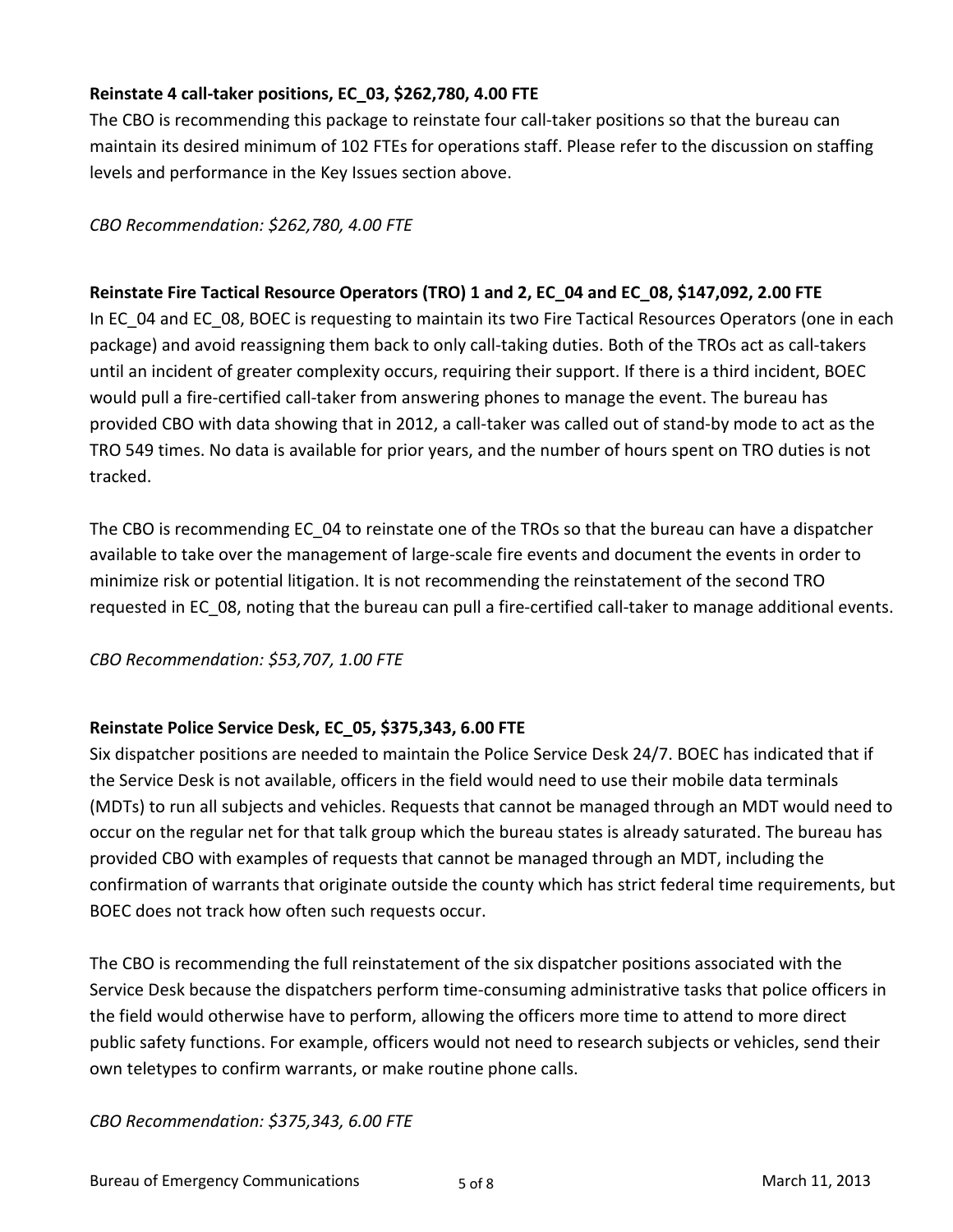#### **Reinstate 4 Call-Taker Positions, EC\_06, \$277,015, 4.00 FTE**

The CBO is not recommending this package to add back another four call-taker positions at this time due to the lack of discretionary resources. With the add-backs already recommended by CBO above, the bureau would have its desired minimum of operations staff.

*CBO Recommendation: \$0, 0.00 FTE*

#### **Reinstate Police Tactical Nets, EC\_07, \$0**

This request is not one for additional resources but is a by-product of the bureau having the eight calltaker positions it has requested in EC\_03 and EC\_06. BOEC states that if those eight positions are not funded, it would have no allowance for police tactical net operations. The bureau's current practice dictates that when a large incident occurs, a second dispatcher is set up to take over normal communications traffic, while the first dispatcher becomes the dispatcher for the event. The CBO is only recommending the reinstatement of four of the eight call-takers (EC\_03 and not EC\_06) and believes that with the 13 dispatcher positions recommended to be added back, the bureau would be able to have enough staff to pull an on-duty certified dispatcher from working 9-1-1 phones for a temporary assignment managing the talk group.

*CBO Recommendation: \$0*

#### **Accommodate Special Event Dispatching, EC\_09, \$0**

Similar to EC\_07, this request is not one for additional resources but is a request for authorization to bill partner agencies for overtime costs pertaining to special events such as the Rose Festival and demonstrations. BOEC notes that the amounts are event-specific and not easily quantifiable. The bureau notes that the Portland Police Bureau had paid for these costs in the past but due to budget constraints had shifted the burden to BOEC. The CBO recommends that BOEC manage its own spending so that it can pay the overtime costs itself. With the position restorations recommended by CBO, the bureau should manage its own resources to pay for the overtime. PPB has its own overtime cost-burden to bear without also having to pay for BOEC's.

#### *CBO Recommendation: \$0*

#### **OMF IA Add-Backs, \$185,847**

As per budget direction, the Office of Management and Finance (OMF) internal service funds were asked to submit 90% of their current service level (CSL) budgets as their base and add packages to restore funding up to 100% of CSL. Bureaus were directed to match the OMF add-back packages with a single decision package. The table below outlines the total requested add-backs by service provider.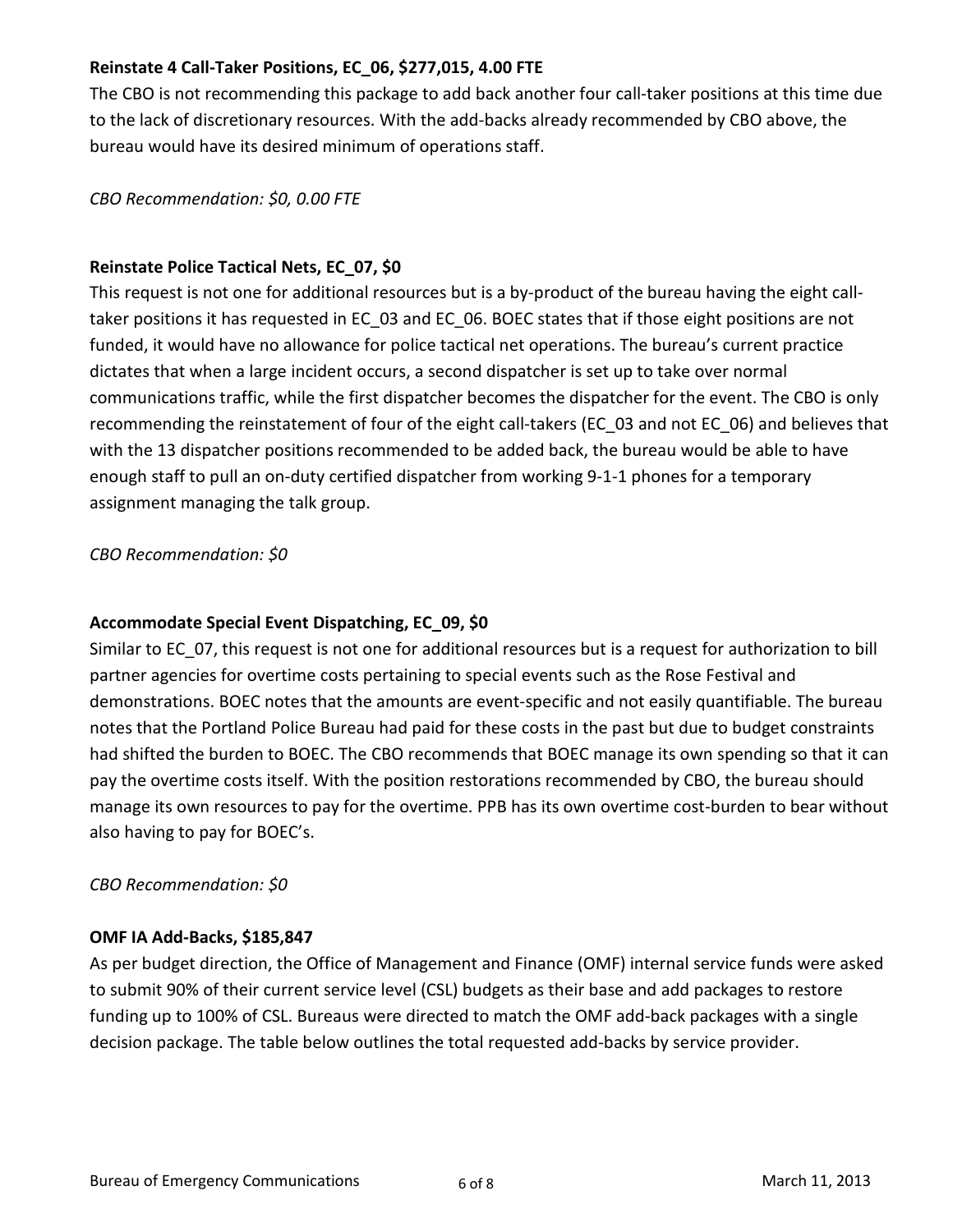| <b>OMF Service</b>         | Amount  |  |  |  |
|----------------------------|---------|--|--|--|
| CityFleet                  | 535     |  |  |  |
| Debt Management            |         |  |  |  |
| <b>EBS Services</b>        | 11,626  |  |  |  |
| Facilities Services        | 19,709  |  |  |  |
| Printing & Distribution    |         |  |  |  |
| <b>Risk Management</b>     | 6,236   |  |  |  |
| <b>Technology Services</b> | 147,741 |  |  |  |
| <b>Total impact</b>        | 185.847 |  |  |  |

In response to add-backs recommended in the OMF budget analysis, the CBO recommends \$2,970 in General Fund discretionary support (and \$789 in revenues from partner jurisdictions) to fund these packages. A full discussion of all of the OMF packages may be found in the OMF budget analysis.

*CBO Recommendation: \$3,759*